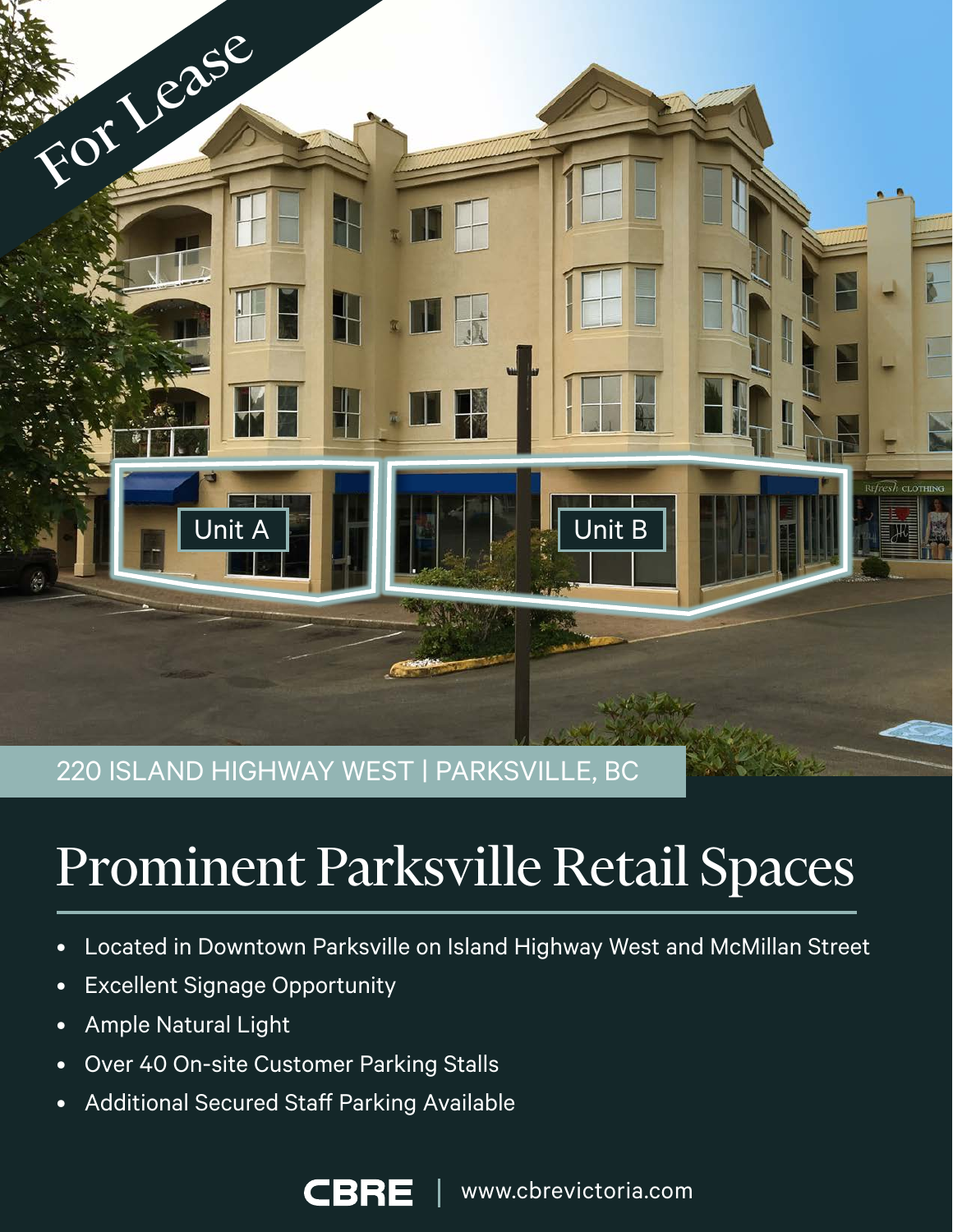# The Opportunity

CBRE Victoria is pleased to present the opportunity to lease prominent retail spaces in Parksville, BC. Situated in Downtown Parksville at the corner of the Island Highway West and McMillan Street, the location benefits from easy vehicular access for both locals and travelers alike. The units feature excellent signage opportunities and ample on-site parking for customers and staff.



Rent: \$20.00 PSF Additional Rent: \$8.50 PSF **UNIT A: 2,728 SF** Available: Immediately

8'-6" X 6'-7"

**UNIT B: 1,897 SF** Rent: \$25.00 PSF Additional Rent: \$8.50 PSF Available: Immediately